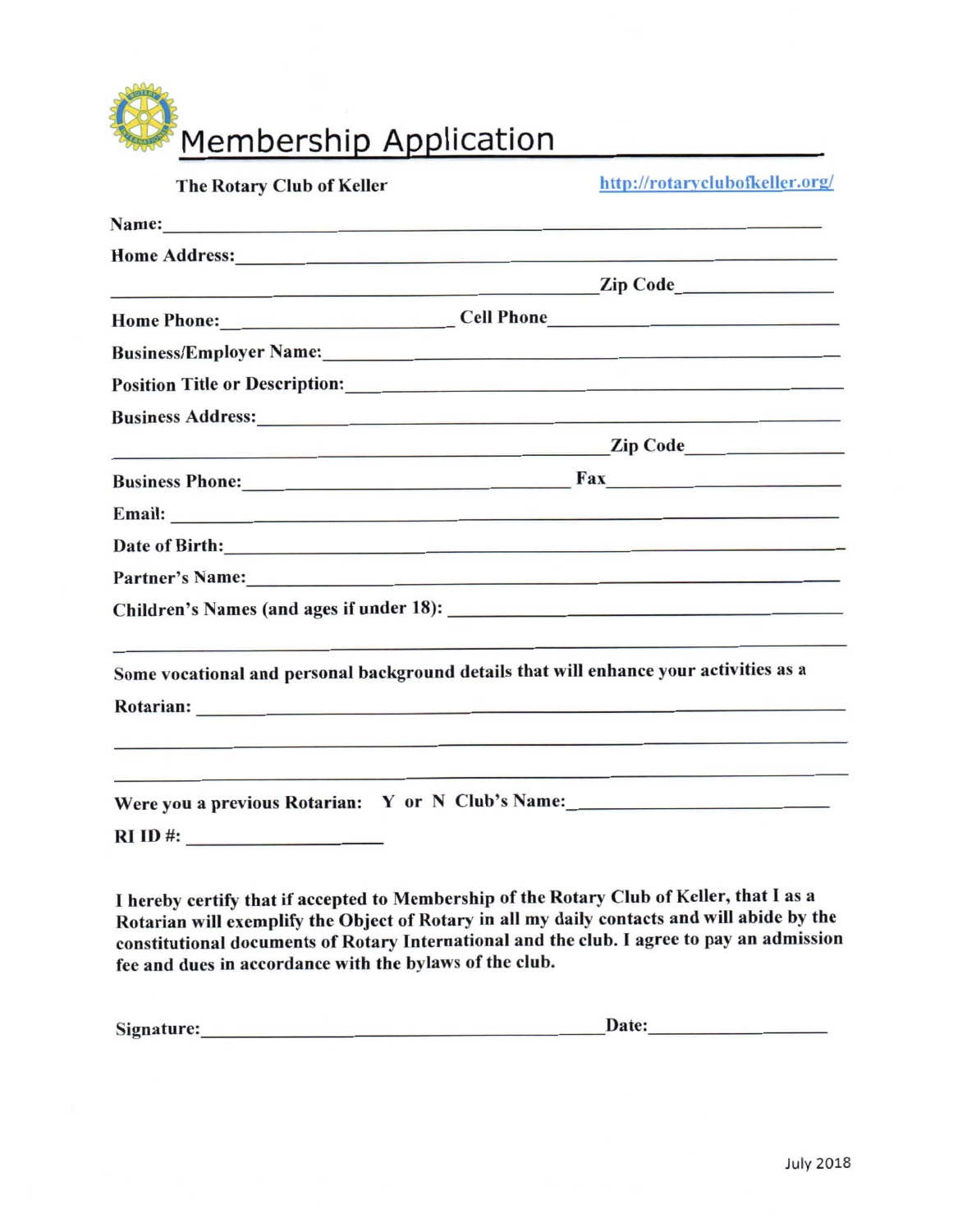

## **The Rotary Club of Keller**

**Congratulations!** You are considering joining the Rotary, the world's oldest and largest service organization  $-$  and specifically the Rotary Club of Keller.

## More than just luncheon meetings...

Membership in Rotary requires consistent and ongoing commitment of your time, At a bare minimum, members are expected to attend weekly meetings, or doing make-up meetings at another Rotary Club or with service projects. Many Rotarians strive for perfect attendance.

To get the most from Rotary, we encourage you to serve on a committee for one of the club's *Avenues of Se<sup>r</sup>vice*  (Club, Vocational, Community or International), to attend club Fellowship events and to work actively on a fundraising activity.

All members of our club are expected to commit to:

- Attend weekly meetings
- Active Membership on an Avenue of Service committee
- Active participation in a fundraising project

**"Service above Selr'** Rotary is much more than a networking club, although you will find that you make strong friendships and valuable business connections. Rotarians are committed to making the world a better place, by applying time, effort and financial resources to local and international service project.

### **Opportunities to get involved ...**

Once you have been a member for a while, and you learn more about the club, you may find yourself motivated to become more involved as your situation allows:

- Service on the Club board of Directors
- Attend other Rotary Club meetings
- Attend the annual District Conference, Assemblies and Training Seminars
- Attend Rotary International Conventions
- Serve on Area or District Committees
- Host an exchange student for several months in your home

# **http://rotar<sup>v</sup> clubofkcller.org/**

### A Financial commitment....

We want you to know, coming into our club that most Rotarians find they are committing more than just annual dues to our club, Rotary International and our community activities. We think it is important for you to be aware of the financial expectations before you commit to becoming a Rotarian:

### *Your annual commitment:*

- Monthly Dues - \$75
	- o One time administration fee of \$50 when join, invoices upon induction
		- $\circ$ Rotary International \$ 6.57
		- $\Omega$ District \$ 2.50
		- $\Omega$ Club Dues \$13.93
		- $\cap$ Lunch Meals \$52.00
- Part of the dues is donated to the Rotary foundation. Keller is an Every Rotarian Every Year Club, Each member donates \$100 annually as part of the dues.

### **Application Process...**

The process is as follows:

- Complete and submit an application to the Membership team
- The Board of Directors will review your application.
- A formal induction ceremony will take place, where you will receive your official welcome to the Club, along with your name badge, Rotary pin, etc.
- The Membership committee will appoint a mentor, or you may request a mentor, to help you fully participate in the club, answer your questions, and to make you feel at home.
- We ask that the dues be an automatic payment either by direct bank deposit (ACH **form attached) or by automatic** credit card debit.